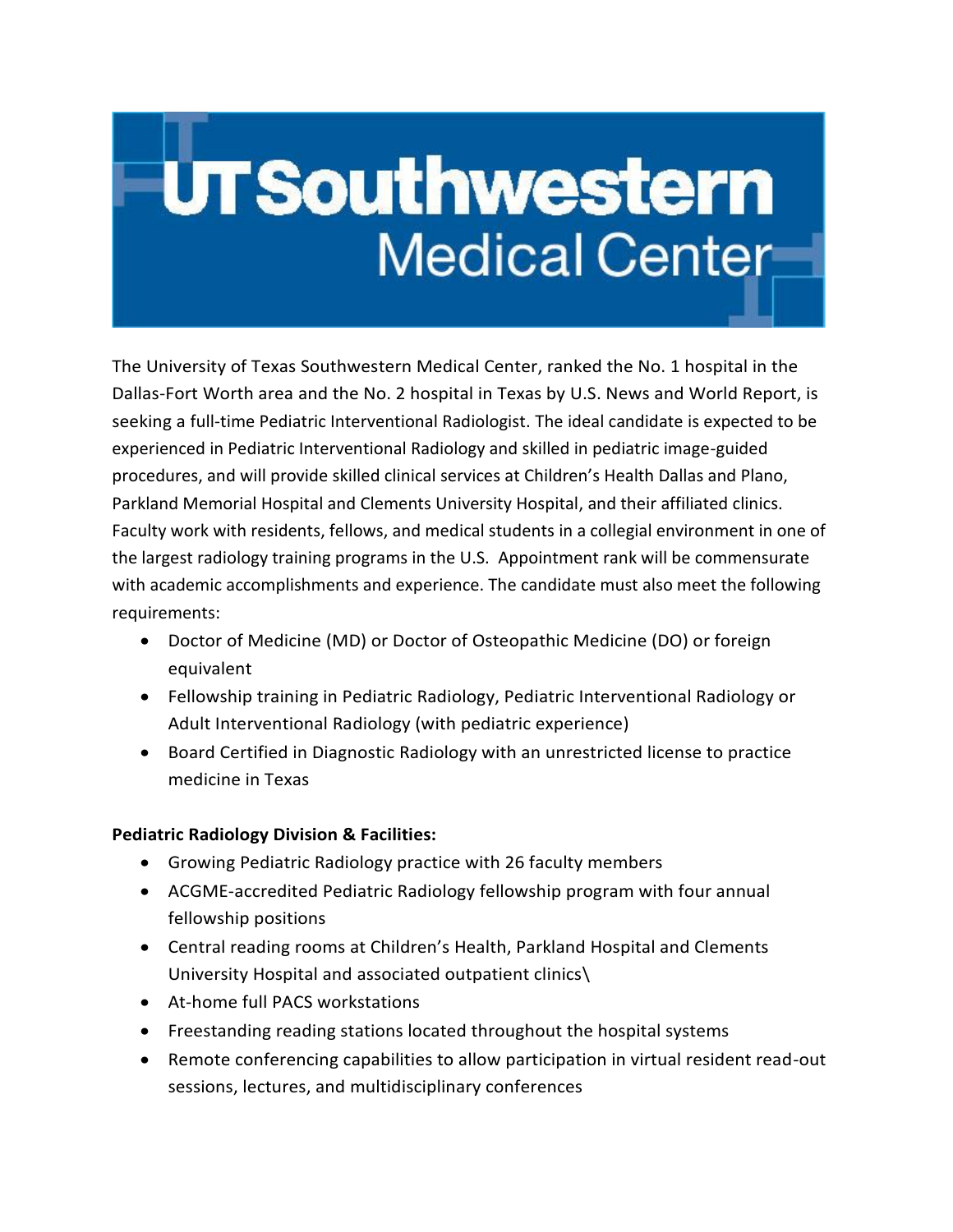- Nineteen 1.5T and 3T clinical MRI magnets, 22 CT scanners (including dual-energy and spectral CT systems), 54 ultrasound units, and mixed-use clinical and research machines
- PET/MR scheduled to be operational in 2022

### **Collaborative Opportunities:**

- Faculty members have dedicated academic time
- Radiology Department Resources of administrative, biostatistical and logistical support are provided
- Opportunities to develop research interests in collaboration with our strong radiology & non-radiology based basic science and clinical teams across the campus
- Current & future research opportunities involving advanced imaging modalities and artificial intelligence programs as described above.

### **Faculty Benefits:**

- Excellent healthcare plans, competitive salary, and retirement benefits
- Dedicated academic time
- Administrative, biostatistical, and logistical support
- On-campus transportation system ensures mobility between the various clinical locations
- Nearby daycare with UTSW-affiliated rates
- Flexible work-plans as appropriate

### **Dallas-Fort Worth Metroplex:**

- Ranked among top 10 U.S. places to live with the highest pay adjusted to cost of living, with affordable housing and relatively low crime rates
- A thriving culinary scene, world-renowned arts districts, major professional sports teams, trendy entertainment venues, unparalleled shopping opportunities, and extensive parks and recreation
- A richly diverse metropolitan region of 7.1 million residents, with more than 200 unique cities
- Two major commercial airports
- Average commute time of less than 30 minutes
- Unemployment rate below the national average
- High-quality elementary and secondary schools, and 45 colleges and universities.